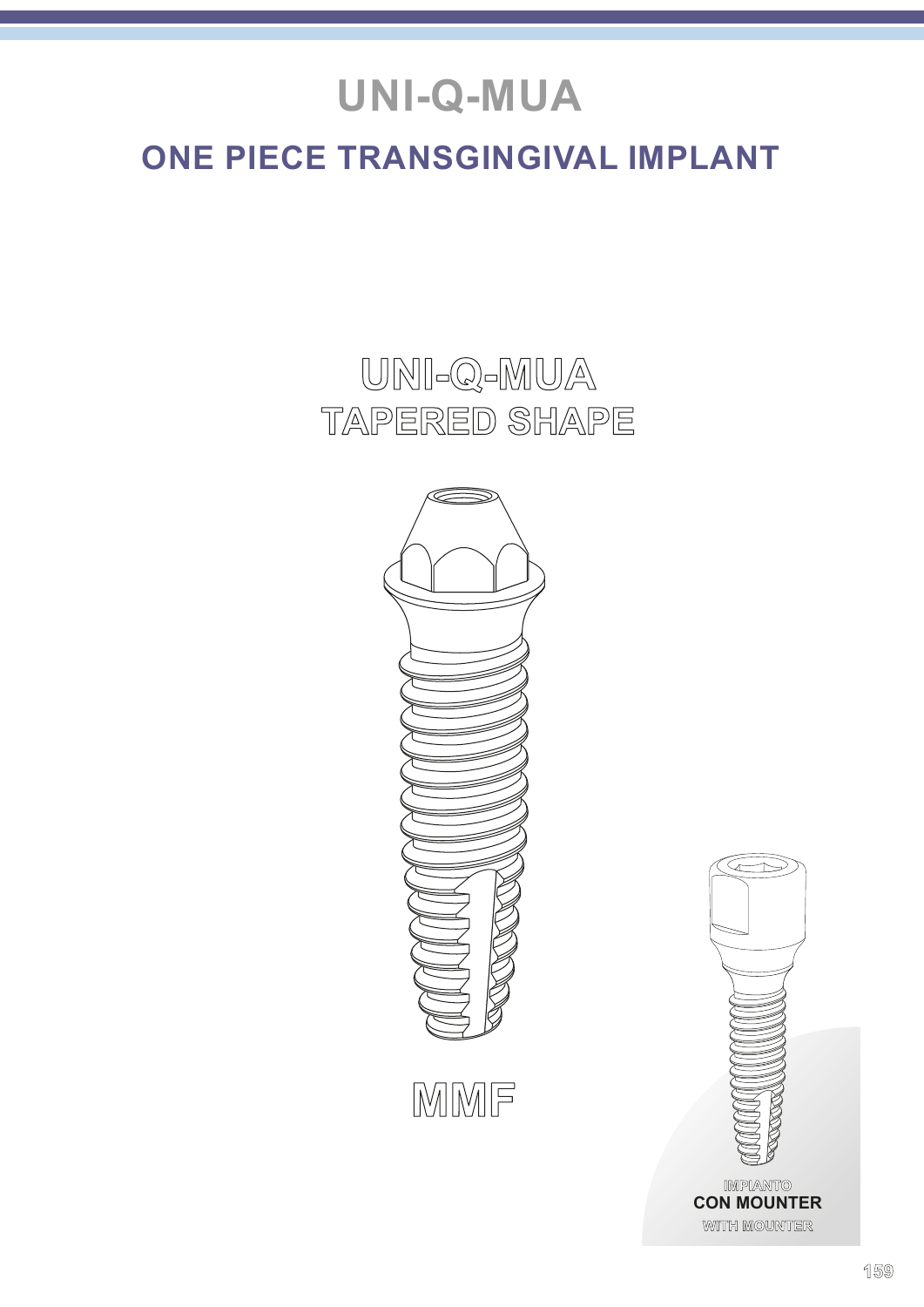### **UNI-Q-MUA 3 TREATMENTS SURFACE**







**Bone healing around titanium and titanium nitride-coated dental implants with three surfaces: an experimental study in rats.** Scarano A, Piattelli M, Vrespa G, Petrone G, Iezzi G, Piattelli A. - Clin Implant Dent Relat Res. 2003

**Bacterial adhesion on titanium nitride-coated and uncoated implants: an in vivo human study.** Scarano A, Piattelli M, Vrespa G, Caputi S, Piattelli A. - J Oral Implant. 2003

**Cytocompatibility of implants coated with titanium nitride and zirconium nitride.** Prachar P, Bartakova S, Brezina V, Cvrcek L, Vanek J. - Bratisl Lek Listy. 2015

**Evaluation of antibacterial activity and osteoblast-like cell viability of TiN, ZrN and (Ti1 xZrx)N coating on titanium.** Ji MK, Park SW, Lee K, Kang IC, Yun KD, Kim HS, Lim Hp. - J Adv Prosthodont. 2015

**Surface properties correlated with the human gingival fibroblasts attachment on various materials for implant abutments: a multiple regression analysis.** Kim YS1, Shin SY, Moon SK, Yang SM. - Acta Odontol Scand. 2015

**Machined and sandblasted human dental implants retrieved after 5 years: a histologic and histomorphometric analysis of three cases.**<br>Iezzi G, Vantaggiato G, Shibli JA, Fiera E, Falco A, Piattelli A, Perrotti V. - Quintessence Int. 2012

**Polyspecies biofilm formation on implant surfaces with different surface characteristics.** Schmidlin PR, Müller P, Attin T, Wieland M, Hofer D, Guggenheim B. - J Appl Oral Sci. 2013

**Red blood cell and platelet interactions with titanium implant surfaces.** Park JY, Davies JE. - Clin Oral Implants Res. 2000

Surface chemistry effects of topographic modification of titanium dental implant surfa **2: In vitro experiments**. Morra M, Cassinelli C, Bruzzone G, et al. - Int J Oral and Maxillofac Implants 2003

**Surface microtopography regulates osteointegration: the role of implant surface microtopography in osteointegration.** Schwartz Z1, Nasazky E, Boyan BD. - 2005

**A new chemical etching process to improve endosseous implant osseointegration: in vitro evaluation on human osteoblast-like cells.** Giordano C, Sandrini E, Busini V, Chiesa R, Fumagalli G, Giavaresi G, Fini M, Giardino R, Cigada A. - Int J Artif Organs. 2006

**Enhancing surface free energy and hydrophilicity through chemical modification of microstructured titanium implant surfaces.**<br>Morra M, Volpe CD, Siboni S. by F. Rupp, L. Scheideler, N. Olshanska, M. de Wild, M. Wieland, J. Geis-Gerstorfer. - J Biomed Mater Res A. 2006

**Assessing double Acid-etched implants submitted to orthodontic forces and used as prosthetic anchorages in partially edentulous patients.** De Cravero Marta R1, Carlos IJ. - Open Dent J. 2008.

**Mechanical stability of immediately loaded implants with various surfaces and designs: a** 

**pilot study in dogs.**<br>Neugebauer J, Weinländer M, Lekovic V, von Berg KH, Zoeller JE.<br>Int J Oral Maxillofac Implants. 2009

**Influence of implant shape, surface morphology, surgical technique and bone quality on the primary stability of dental implants.**  Elias CN1, Rocha FA, Nascimento AL, Coelho PG. - J Mech Behav Biomed Mater. 2012

**Early-loaded laser-sintered versus acid-etched one-piece dental implants for mandibular premolars replacement: a preliminary study.** El-Gammal M1, Ghoneem N, Tawfik H, Madina MA, Fadhil ON, Maria OM. Implant Dent. 2014

**Dual-etched implants loaded after 1- and 2-month healing periods: a histologic comparison in baboons.** Vernino AR, Kohles SS, Holt RA Jr, Lee HM, Caudill RF, Kenealy JN. Int J Periodontics Restorative Dent 2002

Early endosseus integration enhanced by dual acid etching of titanium: a torque removal<br>study in the rabbit. Klokkevold P, Johnson P, Dadgostari S, Caputo A, Davies JE, Nishimura R.<br>Clin Oral Implants Res 2001

#### **3 TRATTAMENTI DI SUPERFICIE**

1) Rivestimento transgengivale e protesico in PVD TiN - *Maggiore resistenza meccanica all'usura, proprietà antibatteriche, riduzione dell'adesione del biofilm batterico.*

2) Superficie Ibrida Macchinata per 1.5mm - *Riduzione dell'adesione del biofilm batterico per il controllo delle perimplantiti.*

3) Superficie Doppia Acidificazione DAE - Incremento della superficie, rimozione dei microdifetti ed uniformazione, incremento dell'idrofilia superficiale, incremento dell'adesione dei ponti di fibrina, idealizzazione del substrato per l'adesione cellulare, attivazione della comunicazione topografica per l'espressione genica cellulare/osteoblastica, incremento dell'attività antibatterica bio-elettrica.